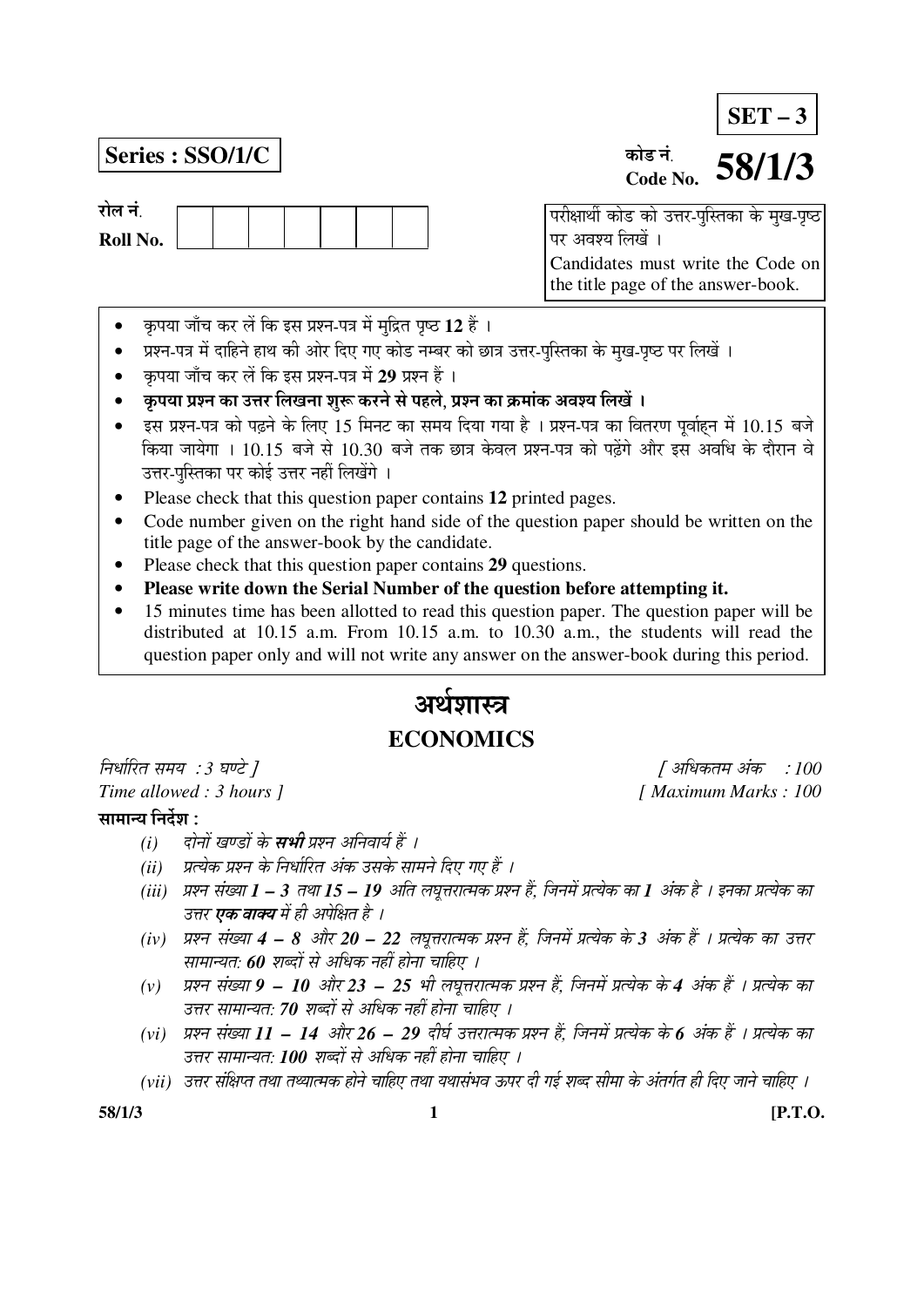#### **General Instructions :**

- *(i) All questions in both the sections are compulsory.*
- *(ii) Marks for questions are indicated against each question.*
- *(iii) Questions No.1-3 and 15-19 are very short-answer questions carrying 1 mark each. They are required to be answered in one sentence each.*
- *(iv) Questions No. 4-8 and 20-22 are short-answer questions carrying 3 marks each. Answers to them should normally not exceed 60 words each.*
- *(v) Questions No. 9-10 and 23-25 are also short-answer questions carrying 4 marks each. Answers to them should normally not exceed 70 words each.*
- *(vi) Questions No. 11-14 and 26-29 are long-answer questions carrying 6 marks each. Answers to them should normally not exceed 100 words each.*
- *(vii) Answers should be brief and to the point and the above word limits should be adhered to as far as possible.*

#### खण्ड – अ

## **Section – A**

- 1. एक वस्त की 5 इकाइयाँ बेचने पर कल संप्राप्ति (आगम) ₹ 100 है । 6 इकाइयाँ बेचने पर सीमान्त संप्राप्ति  $\bar{\mathbf{x}}$  8 है । 6 इकाइयाँ किस कीमत पर बेची जाती हैं ? (सही विकल्प चनिए)  $\mathbf{1}$ 
	- (a)  $\bar{\bar{\xi}}$  28 प्रति इकाई
	- (b)  $\bar{\bar{\xi}}$  20 प्रति इकाई
	- $(c)$   $\bar{\bar{\xi}}$  18 प्रति इकाई
	- (d)  $\bar{\tau}$  12 प्रति इकाई

When 5 units of a goods are sold, total revenue is  $\bar{\tau}$  100. When 6 units are sold, marginal revenue is  $\bar{\tau}$  8. At what price are 6 units sold ? (Choose the correct alternative)

- (a) ₹ 28 per unit
- (b)  $\bar{\tau}$  20 per unit
- (c) ` 18 per unit
- (d)  $\bar{\tau}$  12 per unit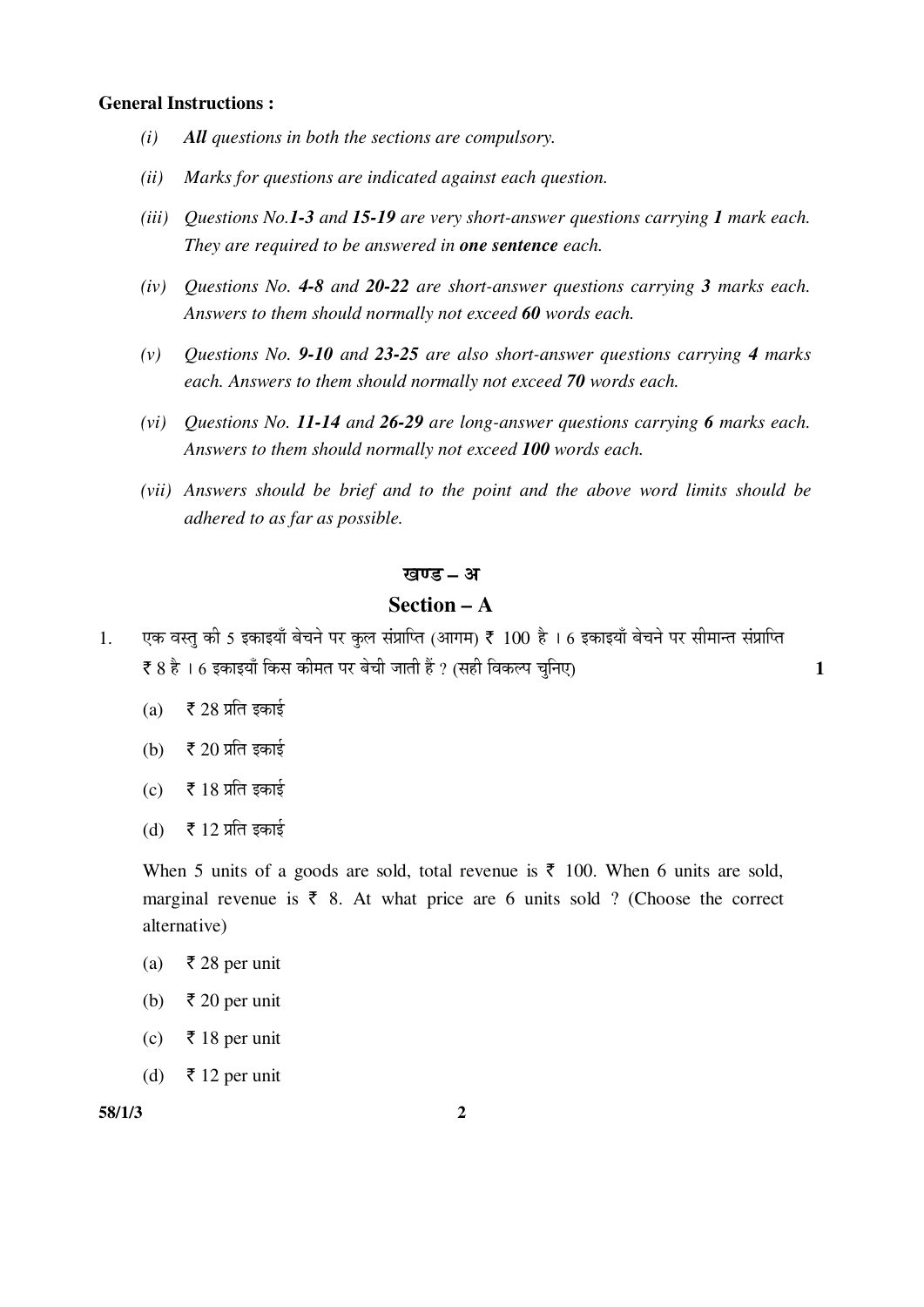- 2. कोई एक आर्थिक उपाय सुझाइए जिसके द्वारा सरकार 'खादी' के उपभोग को प्रोत्साहित कर सकती है । 1 Suggest any one economic measure by which the government can promote consumption of 'Khadi'.
- 3. ‹Ûú ¾ÖßÖã Ûúß ´ÖÖÑÝÖ ¾ÖÛÎú DD' ÃÖê ×ÜÖÃÖÛú Ûú¸ü dd' ÆüÖê •ÖÖŸÖß Æîü … **1**



इसका कारण : (सही विकल्प चुनिए)

- $(a)$  वस्तु की कीमत कम होना हो सकता है।
- (b) वस्तु की कीमत बढ़ना हो सकता है ।
- $(c)$  प्रतिस्थापन वस्तु की कीमत बढ़ना हो सकता है ।
- (d) पूरक वस्तु की कीमत बढ़ना हो सकता है।

The demand curve of a goods shifts from DD' to dd'.



This shift can be caused by : (Choose the correct alternative)

- (a) fall in the price of the goods.
- (b) rise in the price of the goods.
- (c) rise in the price of substitute goods.
- (d) rise in the price of complementary goods.

**58/1/3 3 [P.T.O.**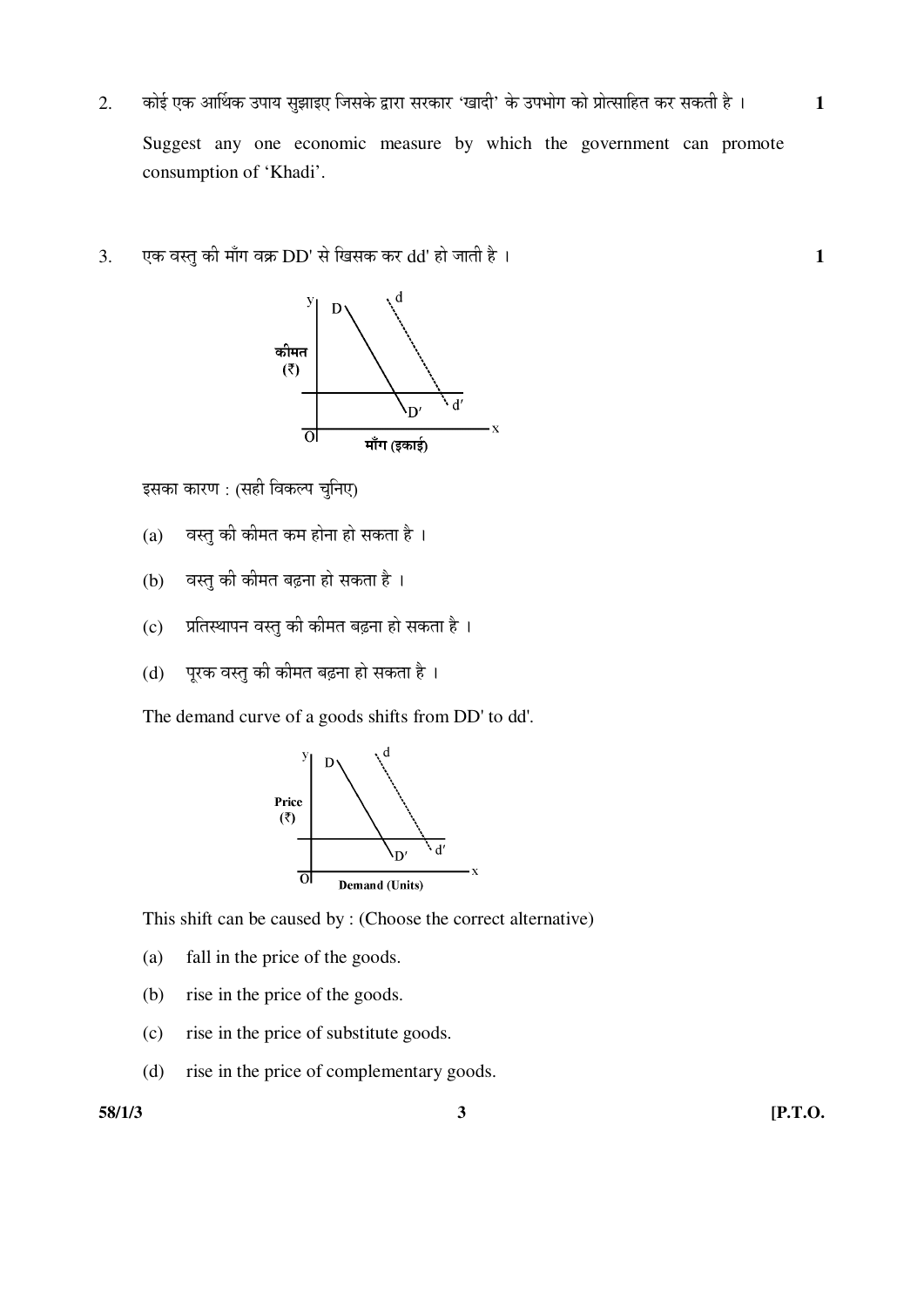- 4. Ûêú®¦üßµÖ ÃÖ´ÖõÖÖ‹Ñ ŒµÖÖë ˆŸ¯Ö®®Ö ÆüÖêŸÖß Æïü ? ÃÖ´Ö—ÖÖ‡‹ … **3**  Why do central problems arise ? Explain.
- 5. जम्म और कश्मीर में आई बाढ के उसकी उत्पादन संभावना सीमा (वक्र) पर प्रभाव की व्याख्या कीजिए । 3 Explain the effects of floods in Jammu and Kashmir on its production possibilities frontier.
- 6. ³ÖÖ¸üŸÖ ÃÖ¸üÛúÖ¸ü Ûãú"û ±úÃÖ»ÖÖë Ûêú ×»Ö‹ 'ÃÖ´Ö£ÖÔ®Ö ´Ö滵Ö' ŒµÖÖë ×®Ö¬ÖÖÔ׸üŸÖ Ûú¸üŸÖß Æîü ? ÃÖ´Ö—ÖÖ‡‹ … **3**  Why does the government of India fix 'support price' for some crops ? Explain.
- 7. पर्ण और अपर्ण अल्पाधिकार में भेद कीजिए ।

#### अथवा

एकाधिकारात्मक प्रतियोगिता में औसत संप्राप्ति (आगम) वक्र का ढलान ऋणात्मक क्यों होता है ?  $\overline{3}$ 

Distinguish between perfect and imperfect oligopoly.

#### **OR**

 Why is average revenue curve negatively sloped under monopolistic competition ? Explain.

8. सीमान्त लागत और औसत परिवर्ती लागत के बीच सम्बन्ध की व्याख्या कीजिए । **3** 

Explain the relationship between marginal cost and average variable cost.

9. वस्तु की कीमत और माँग में विपरीत सम्बन्ध सिद्ध कीजिए । उपयोगिता विश्लेषण का उपयोग कीजिए । 4

## $\mathcal{L}(\mathcal{L}(\mathcal{L}(\mathcal{L}(\mathcal{L}(\mathcal{L}(\mathcal{L}(\mathcal{L}(\mathcal{L}(\mathcal{L}(\mathcal{L}(\mathcal{L}(\mathcal{L}(\mathcal{L}(\mathcal{L}(\mathcal{L}(\mathcal{L}(\mathcal{L}(\mathcal{L}(\mathcal{L}(\mathcal{L}(\mathcal{L}(\mathcal{L}(\mathcal{L}(\mathcal{L}(\mathcal{L}(\mathcal{L}(\mathcal{L}(\mathcal{L}(\mathcal{L}(\mathcal{L}(\mathcal{L}(\mathcal{L}(\mathcal{L}(\mathcal{L}(\mathcal{L}(\mathcal{$

माँग की कीमत लोच को प्रभावित करने वाले **किन्हीं दो** कारकों की व्याख्या कीजिए ।

 Show that price and demand of a commodity are inversely related ? Use utility analysis.

#### **OR**

Explain **any two** factors that affect price elasticity of demand.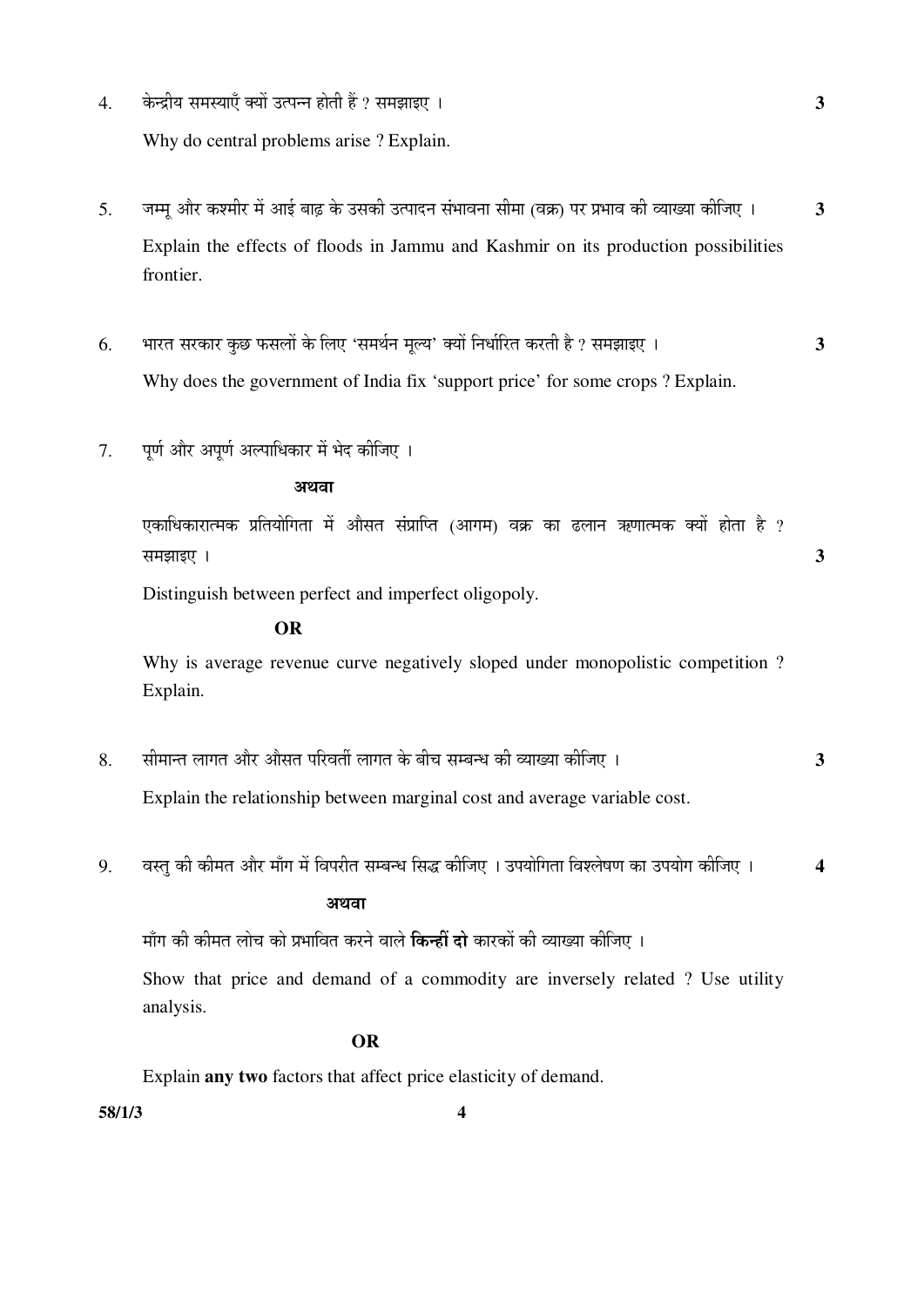10. वस्तु की 'बाजार माँग' की परिभाषा दीजिए । इसको प्रभावित करने वाले कारक बताइए । 4

Define 'market demand' for a goods. State the factors that affect it.

11. उपभोक्ता संतुलन की परिभाषा दीजिए । अनधिमान वक्र विश्लेषण के अन्तर्गत इसकी शर्तों की व्याख्या Ûúßו֋ … **6** 

 Define consumer's equilibrium. Explain its conditions under indifference curve analysis.

 $12.$   $\overline{3}$ त्पादक के संतुलन की शर्तें समझाइए ।  $\overline{6}$ 

#### अथवा

निम्नलिखित में क्या सम्बन्ध होता है ?

- $(a)$  सीमान्त संप्राप्ति (आगम) और औसत संप्राप्ति,
- (b) कुल संप्राप्ति और सीमान्त संप्राप्ति

Explain the conditions of producer's equilibrium.

#### **OR**

What is the relationship between :

- (a) Marginal revenue and Average revenue
- (b) Total revenue and Marginal revenue
- 13. परिवर्ती अनुपातों के नियम की सीमान्त उत्पाद और कुल उत्पाद वक्रों की सहायता से व्याख्या कीजिए । 6

 Explain the law of variable proportions with the help of marginal product and total product curves.

 $\hat{p}$ नम्नलिखित प्रश्न केवल **दृष्टिहीन परीक्षार्थियों के लिए** प्रश्न संख्या 13 के स्थान पर है :

परिवर्ती अनुपातों का नियम एक तालिका की सहायता से समझाइए ।

The following question is for the **Blind Candidates** only in lieu of **Q. No. 13.**

Explain the law of variable proportions with the help of a schedule.

**58/1/3 5 [P.T.O.**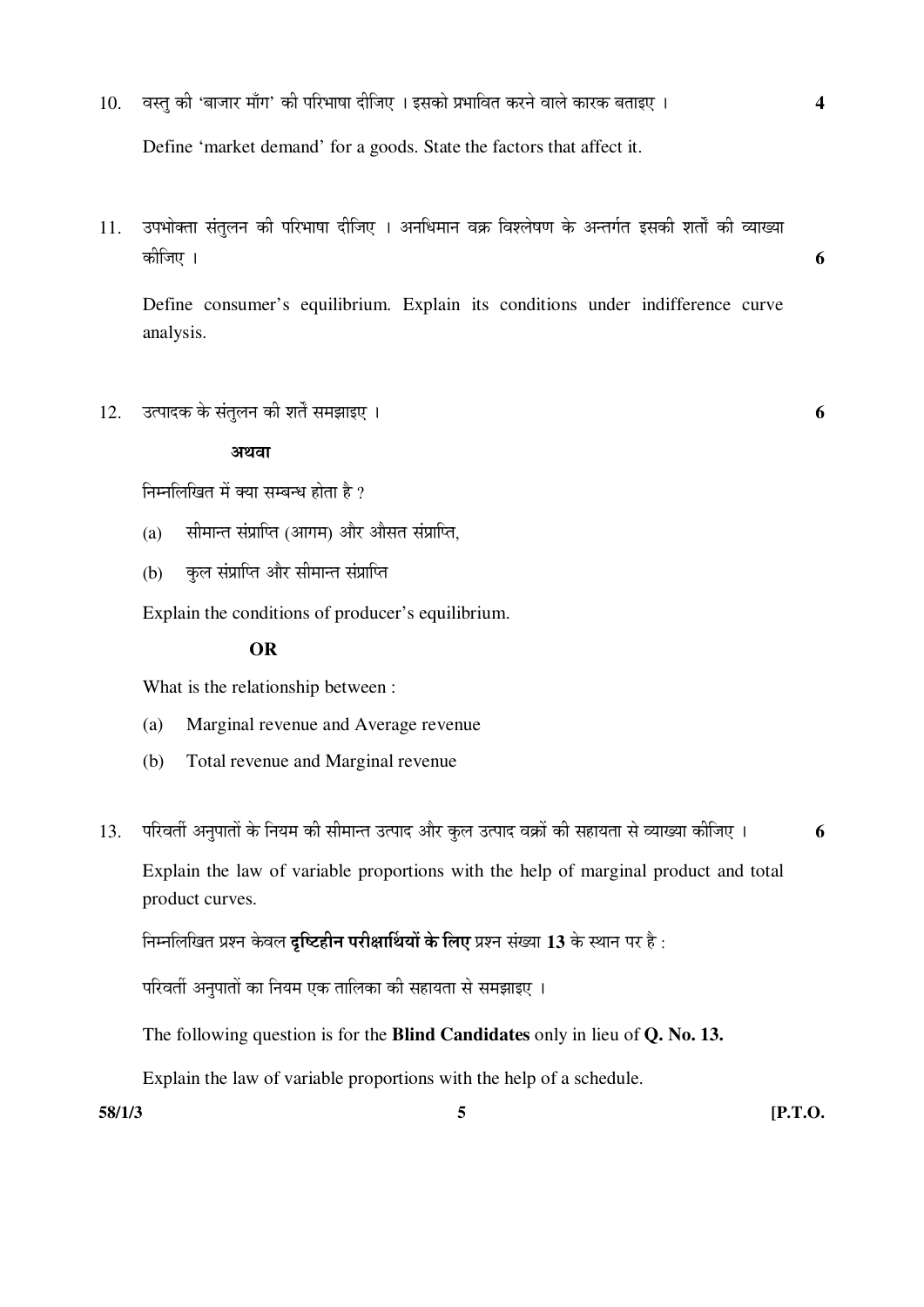$14. X$  वस्तु इसके उपभोक्ताओं के लिए एक सामान्य वस्तु है । उनकी आय बढ़ जाती है । इसके  $X$  की संतुलन Ûúß´ÖŸÖ, ´ÖÖÑÝÖ †Öî¸ü ¯ÖæÙŸÖ ¯Ö¸ü ¯ÖϳÖÖ¾ÖÖë Ûúß ÀÖéÓÜÖ»ÖÖ Ûúß ¾µÖÖܵÖÖ Ûúßו֋ … (¸êüÜÖÖ×"Ö¡Ö ÛúÖ ¯ÖϵÖÖêÝÖ Ûúßו֋) **6** 

 X is a normal goods for its consumers. Their income increases. Explain its chain of effects on equilibrium price, demand and supply of X. (use diagram)

निम्नलिखित प्रश्न केवल **दृष्टिहीन परीक्षार्थियों के लिए** प्रश्न संख्या 14 के स्थान पर है :

एक वस्तु की पुर्ति में ''कमी'' के उसकी संतुलन कीमत, माँग और पुर्ति पर प्रभावों की शृंखला की व्याख्या कोजिए ।

The following question is only for **Blind Candidates** in lieu of **Q. No. 14.** 

Explain the chain of effects of "decrease" in supply of a commodity on its equilibrium price, demand and supply.

#### खण्ड – **ब**

### **Section – B**

- 15. निम्नलिखित में से कौन सा मुद्रा का कार्य नहीं है ? (सही विकल्प चुनिए) 1
	- (a) विनिमय का माध्यम
	- (b) कीमत स्थिरता
	- (c) मल्य संचय
	- (d) लेखा की इकाई

Which of the following is not a function of money ? (Choose the correct alternative)

- (a) medium of exchange
- (b) price stability
- (c) store of value
- (d) unit of account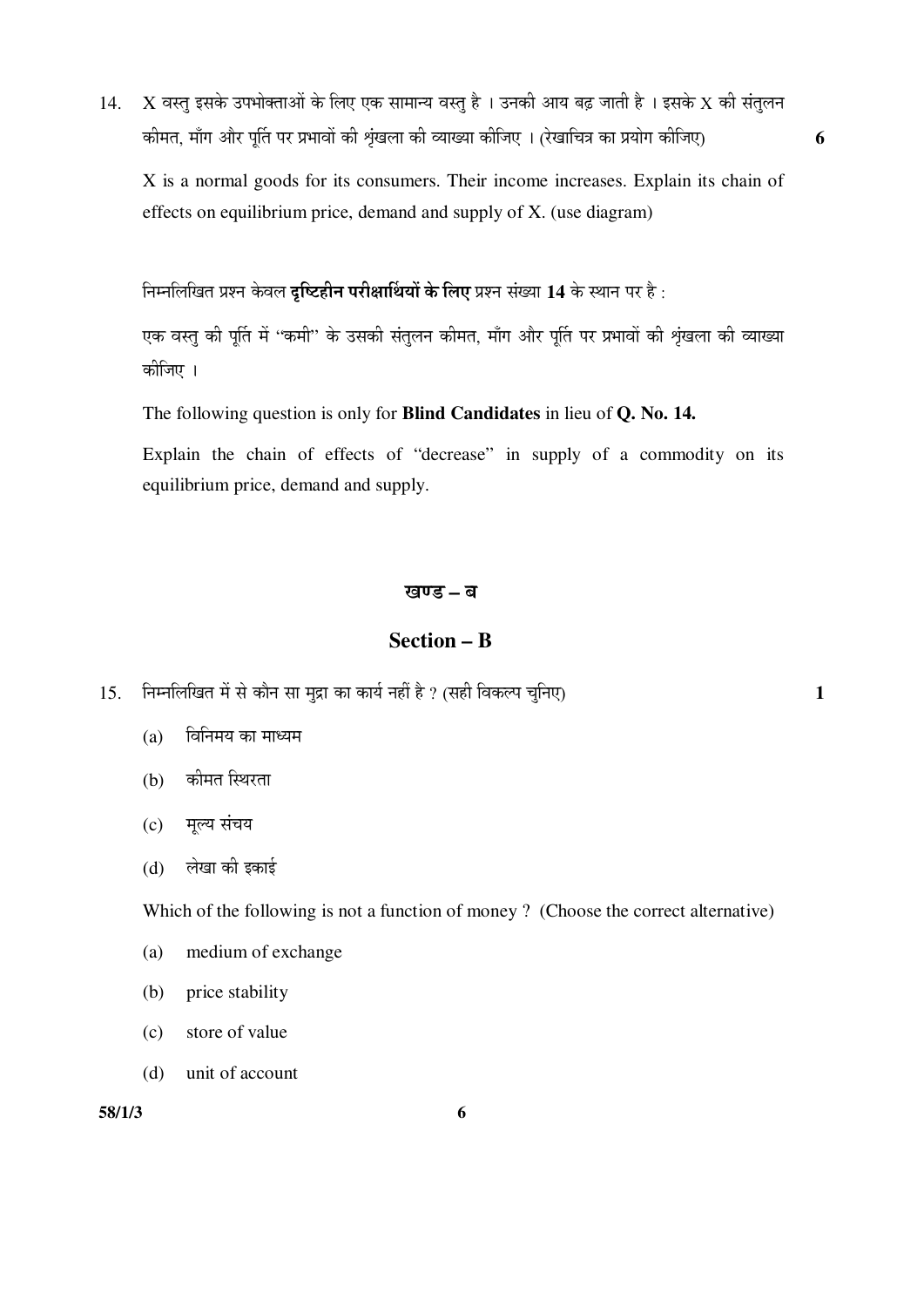- $16.$  निम्नलिखित कथनों में से कौन सा सही हैं ?  $\overline{1}$ 
	- (a) कुल व्यय और कुल प्राप्तियों का अन्तर राजकोषीय घाटा होता है।
	- (b) कुल प्राप्तियों और ब्याज भुगतान का अन्तर प्राथमिक घाटा होता है ।
	- $(c)$  राजकोषीय घाटा प्राथमिक घाटे और ब्याज भुगतान का योग होता है ।

Which of the following statements is true ?

- (a) Fiscal deficit is the difference between total expenditure and total receipts.
- (b) Primary deficit is the difference between total receipt and interest payments.
- (c) Fiscal deficit is the sum of primary deficit and interest payment.
- 17. ×®Ö´®Ö×»Ö×ÜÖŸÖ ´Öë ÃÖê ÛúÖî®Ö ÃÖÖ ¯ÖϾÖÖÆü ®ÖÆüà Æîü ? (ÃÖÆüß ×¾ÖÛú»¯Ö "Öã×®Ö‹) **1** 
	- $(a)$  पूँजी
	- (b) आय
	- (c) निवेश
	- (d) घिसावट

Which of the following is not a flow ? (Choose the correct alternative)

- (a) Capital
- (b) Income
- (c) Investment
- (d) Depreciation

 $18.$  मुद्रा पूर्ति के घटक बताइए ।  $1$ 

State the components of money supply.

**58/1/3 7 [P.T.O.**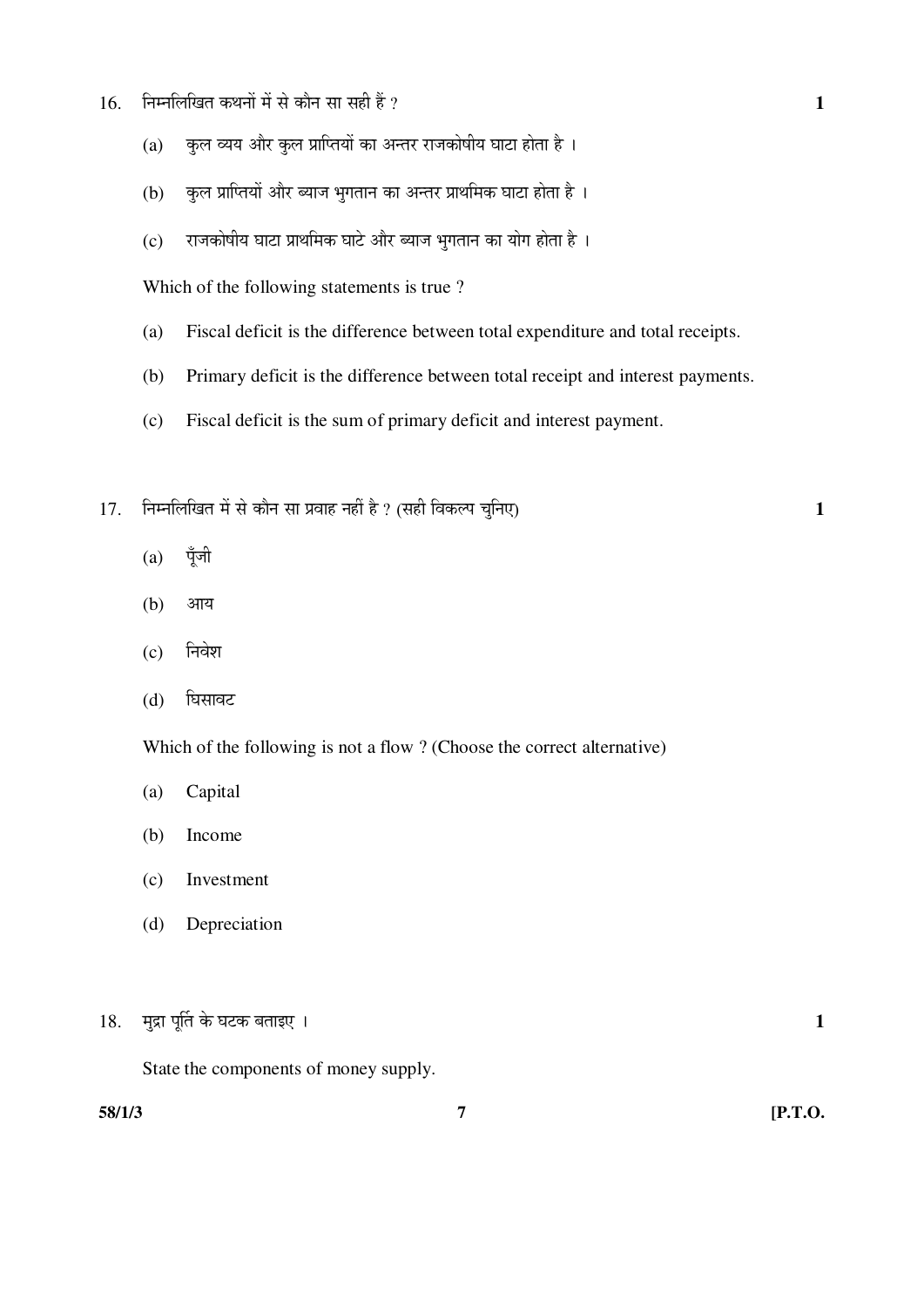- 19. निम्नलिखित में से कौन सा प्रत्यक्ष करों का जोड़ा है ? (सही विकल्प चुनिए) 1
	- (a) जिल्पादन शुल्क और सम्पत्ति कर
	- (b) सेवा कर और आय कर
	- (c) उत्पादन शुल्क और सेवा कर
	- (d) सम्पत्ति कर और आय कर

 Which one of the following is a combination of direct taxes ? (Choose the correct alternative)

- (a) Excise duty and Wealth tax
- (b) Service tax and Income tax
- (c) Excise duty and Service tax
- (d) Wealth tax and Income tax
- 20. ×®Ö¾Öê¿Ö ÝÖãÞÖÛú †Öî¸ü ÃÖ´ÖÝÖÏ ¯ÖæÙŸÖ Ûêú †£ÖÔ ²ÖŸÖÖ‡‹ … **3**

#### अथवा

समग्र माँग और पूर्ण रोजगार के अर्थ बताइए ।

Give the meaning of investment multiplier and aggregate supply.

#### **OR**

Give the meaning of aggregate demand and full employment.

 $21.$  विदेशी मुद्रा की कीमत में वृद्धि के निर्यात पर प्रभाव की व्याख्या कीजिए ।

Explain the effect of rise in price of foreign currency on exports.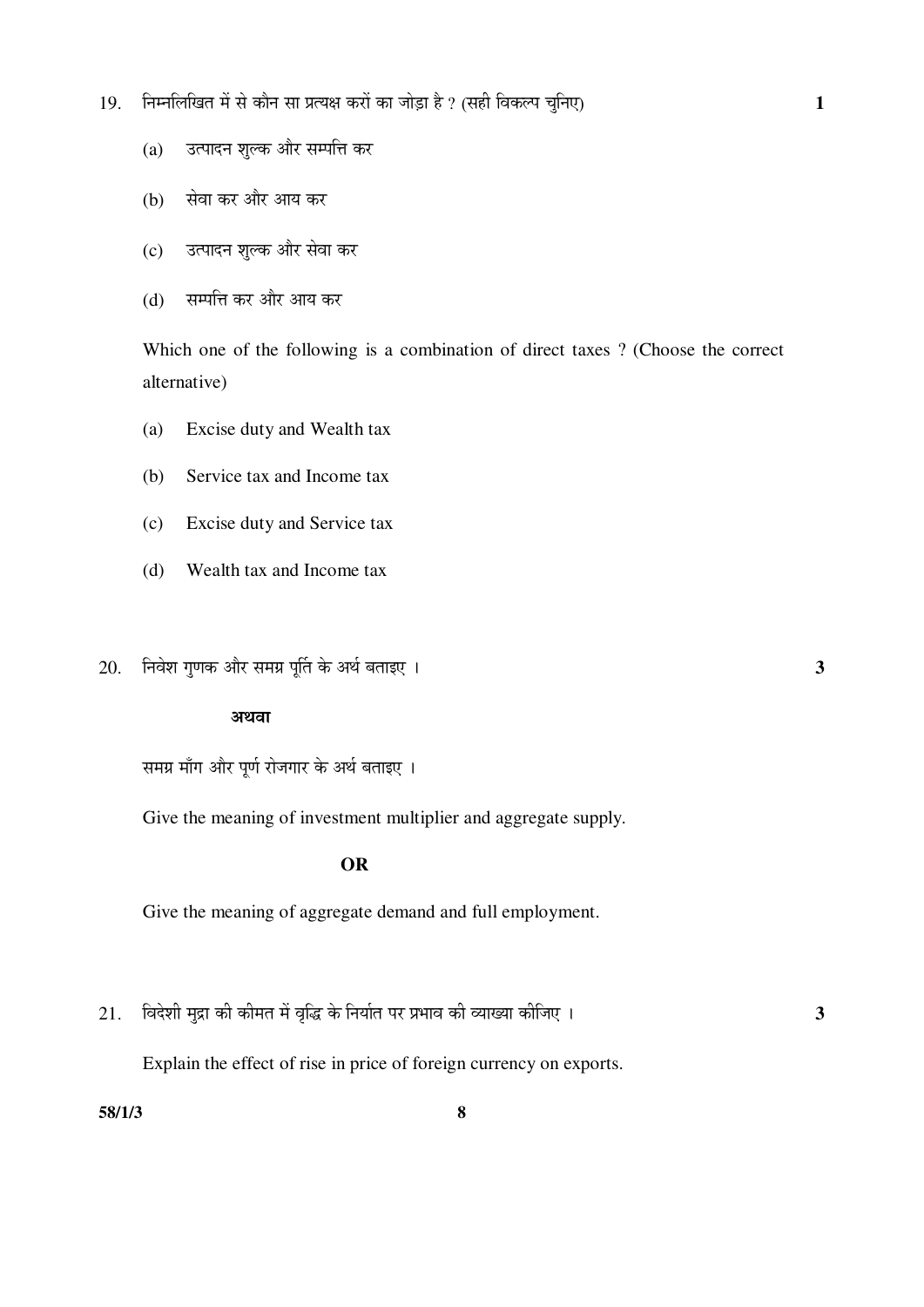- $22.$  ) आय के संतुलित स्तर का परिकलन कीजिए :  $\overline{\mathbf{3}}$ 
	- (a) स्वायत्त उपभोग  $= 200$
	- $(b)$  सीमान्त उपभोग प्रवृत्ति = 0.9
	- (c) निवेश व्यय  $= 1000$

Calculate equilibrium level of income :

- (a) Autonomous consumption = 200
- (b) Marginal propensity to consume = 0.9
- (c) Investment expenditure = 1000
- 23. þÖÖµÖ¢Ö †Öî¸ü ÃÖ´ÖÖµÖÖê•Ö®Ö ÆêüŸÖã »Öê®Ö-¤êü®ÖÖë ´Öë ³Öê¤ü Ûúßו֋ … ‡ÃÖ ³Öê¤ü ÛúÖ ´ÖÆü¢¾Ö ÃÖ´Ö—ÖÖ‡‹ … **4**

Distinguish between autonomous and accommodating transactions of balance of payments account. Explain the significance of this distinction.

 $24.$  निम्नलिखित आँकड़ों से कारक लागत पर निवल मूल्य संवृद्धि का परिकलन कीजिए :  $\,$ 

## ( $\bar{\tau}$  करोड़ों में)

| 58/1/3 |       |                           | 9   | [P.T.O. |
|--------|-------|---------------------------|-----|---------|
|        |       | (viii) विदेशों को कारक आय | 10  |         |
|        | (vii) | निवल अप्रत्यक्ष कर        | 15  |         |
|        | (vi)  | स्टॉक में परिवर्तन        | 20  |         |
|        | (v)   | निर्यात                   | 50  |         |
|        | (iv)  | मध्यवर्ती उपभोग           | 120 |         |
|        | (iii) | घिसावट                    | 30  |         |
|        | (ii)  | प्रारम्भिक स्टॉक          | 40  |         |
|        | (i)   | बिक्री                    | 300 |         |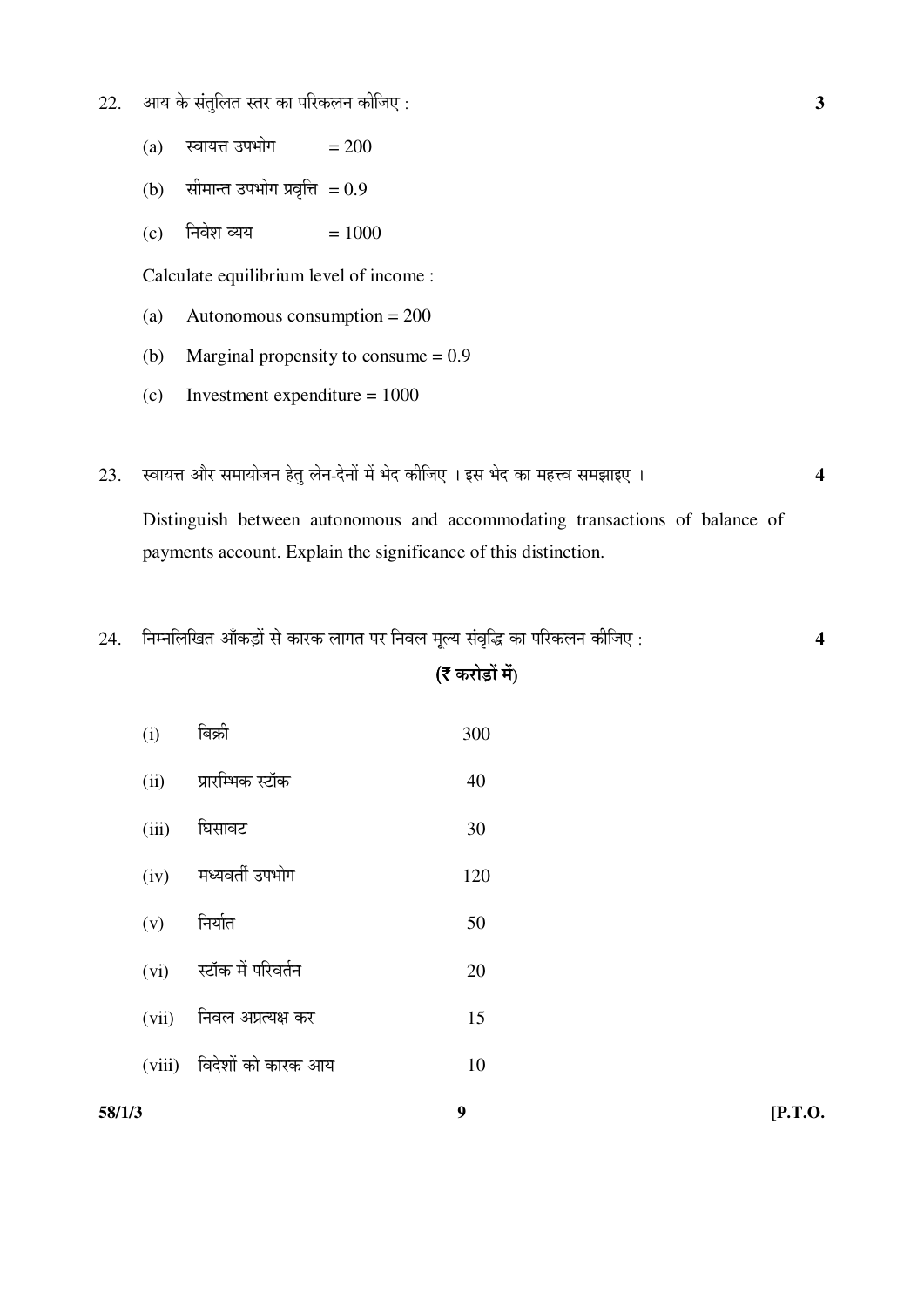From the following data, calculate net value added at factor cost.

#### (` **in crores)**

| (i)   | <b>Sales</b>                   | 300 |
|-------|--------------------------------|-----|
| (ii)  | Opening stock                  | 40  |
| (iii) | Depreciation                   | 30  |
| (iv)  | Intermediate consumption       | 120 |
| (v)   | <b>Exports</b>                 | 50  |
| (vi)  | Change in stock                | 20  |
|       | (vii) Net indirect taxes       | 15  |
|       | (viii) Factor income to abroad | 10  |

 $25.$  मध्यवर्ती वस्तुओं और अन्तिम वस्तुओं में भेद कीजिए । प्रत्येक का एक उदाहरण दीजिए । 4 अथवा

आय के चक्रीय प्रवाह की व्याख्या कीजिए ।

Distinguish between intermediate goods and final goods. Give an example of each.

### **OR**

Explain the circular flow of income.

- $26$ . समग्र माँग और समग्र पर्ति के बराबर न होने की स्थिति में जो परिवर्तन होते हैं, उनकी व्याख्या कीजिए । **6**  Explain the changes that take place when aggregate demand and aggregate supply are not equal.
- $27.$  ) आय और सम्पत्ति की असमानताओं को कम करने की आवश्यकता की व्याख्या कीजिए । किन्हीं दो बजटीय ˆ¯ÖÖµÖÖë Ûúß ¾µÖÖܵÖÖ Ûúßו֋ ו֮ÖÛêú «üÖ¸üÖ µÖÆü ×ÛúµÖÖ •ÖÖ ÃÖÛúŸÖÖ Æîü … **6**

 Explain the need for reduction in inequalities of income and wealth. Explain any two budgetary measures by which it can be done.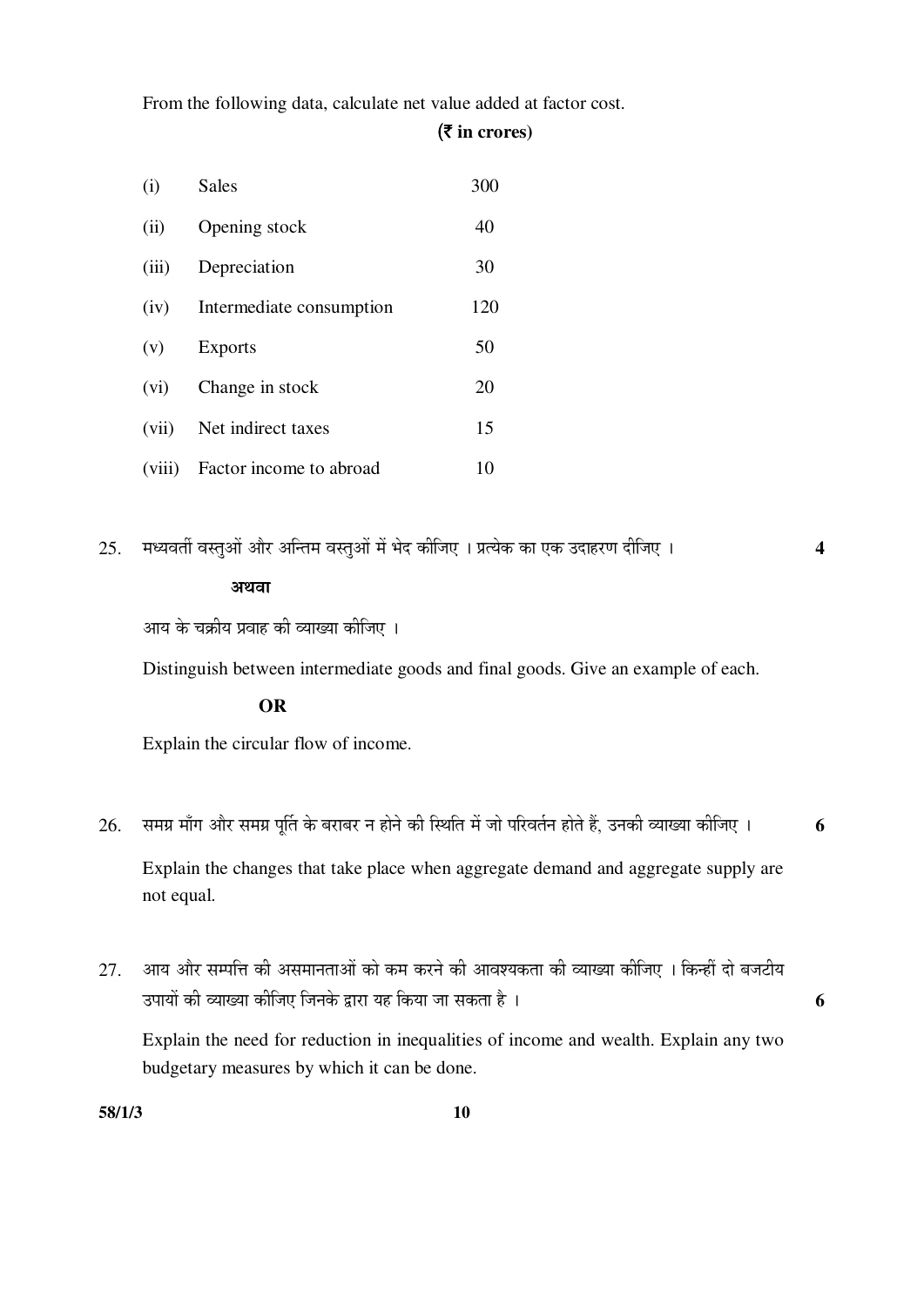$28.$  केन्द्रीय बैंक के किन्हीं **दो** मुख्य कार्यों का वर्णन कीजिए ।

#### अथवा

ँबेंक दर में परिवर्तन अर्थव्यवस्था में मुद्रा पूर्ति को कैसे प्रभावित करते हैं ? समझाइए ।

Describe any **two** main functions of a central bank.

#### **OR**

How do changes in Bank Rate affect the money supply in an economy ? Explain.

 $29.$  (a) राष्ट्रीय आय और (b) निवल राष्ट्रीय प्रयोज्य आय का परिकलन कीजिए :  $\overline{4,2}$ 

## ( $\bar{\epsilon}$  करोड़ों में)

 $(i)$  सकल देशीय अचल पूँजी निर्माण  $(ii)$  स्टॉक में परिवर्तन  $(-)$  $(iii)$  विदेशों को निवल कारक आय  $(iv)$  निजी अन्तिम उपभोग व्यय $(v)$  निवल अप्रत्यक्ष कर  $(vi)$  निवल निर्यात  $(vii)$  लाभ 500  $(viii)$  सरकारी अन्तिम उपभोग व्यय $(ix)$  अचल पूँजी का उपभोग  $(x)$  विदेशों को निवल चालू हस्तांतरण  $(-)$